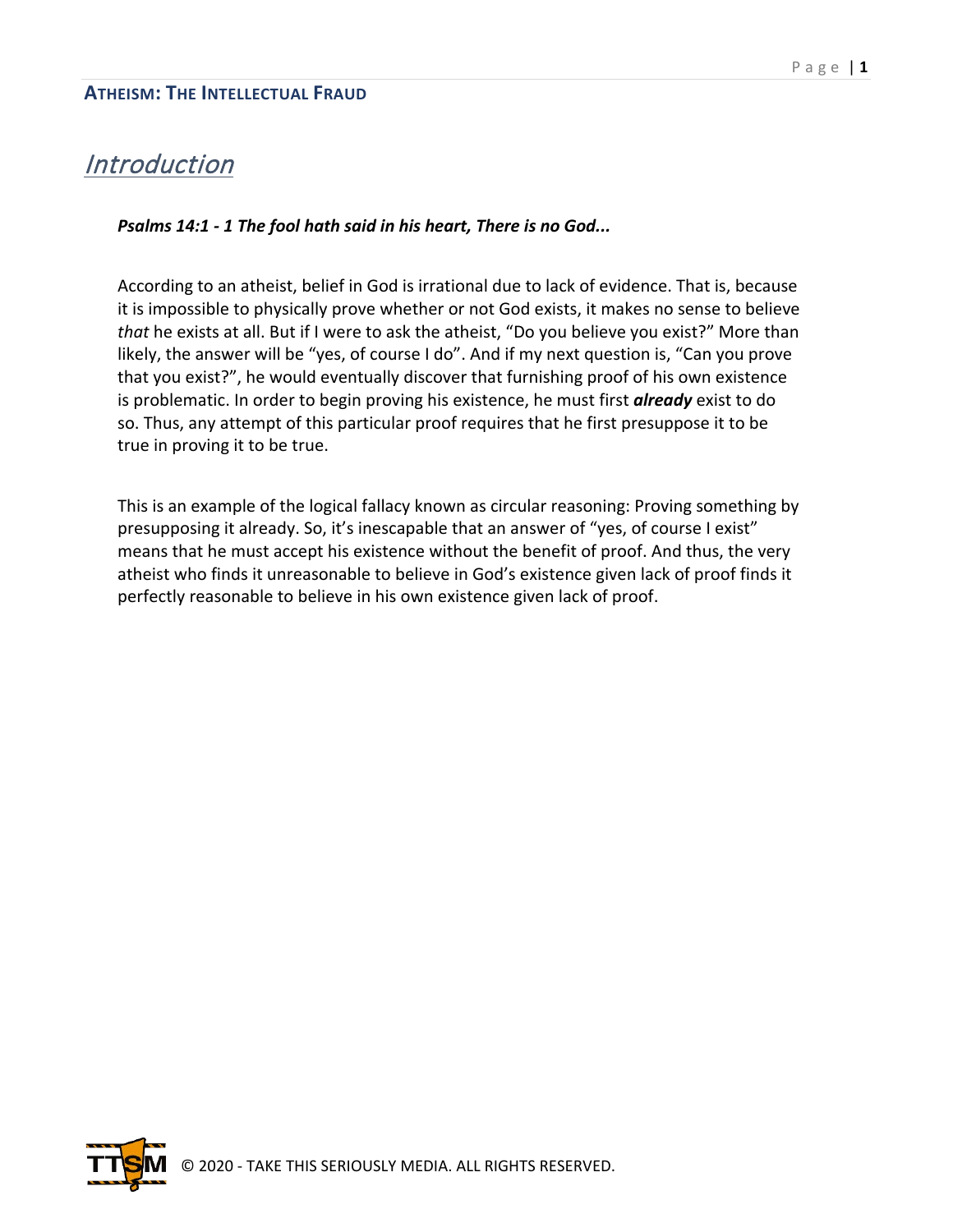# The Circular Reasoning Trap

The opening illustration reveals what I call the **circular reasoning trap** of our existence. It is the mandatory, inescapable reality shared by all human beings that certain aspects of our existence are outside of our grasp to prove. In fact there are several other examples like this. If I asked you to prove you had a brain, then it would be relatively easy for you to do so by consulting a radiologist and getting an x-ray image taken of your head. However if I asked you to prove you had a *mind*, you would have a problem. This is because you ultimately have to use *your mind* to come up with a proof of your mind's existence. So to even attempt the proof mandates that you accept its existence without proof; and thus fall again into the same circular reasoning trap.

Another example is the existence of information. The scientific definition of information is the immaterial, abstract, intangible concept of mind that is encoded and transmitted to commutate ideas. Also it's not bound to its medium; that is, the information can remain the same although the medium may change. This means that I can say "hello", where the information is encoded as sound frequencies produced by my voice-box and transmitted through the air; or I can write the word "hello", where the information is encoded as ink from a pen onto a piece of paper. So, if I asked you to prove that information exists, you would have a problem because you would ultimately have to provide information in your proof of its existence. This means again that a key aspect of our existence is outside of our grasp to prove, and therefore mandates our acceptance of its existence without the benefit of proof.

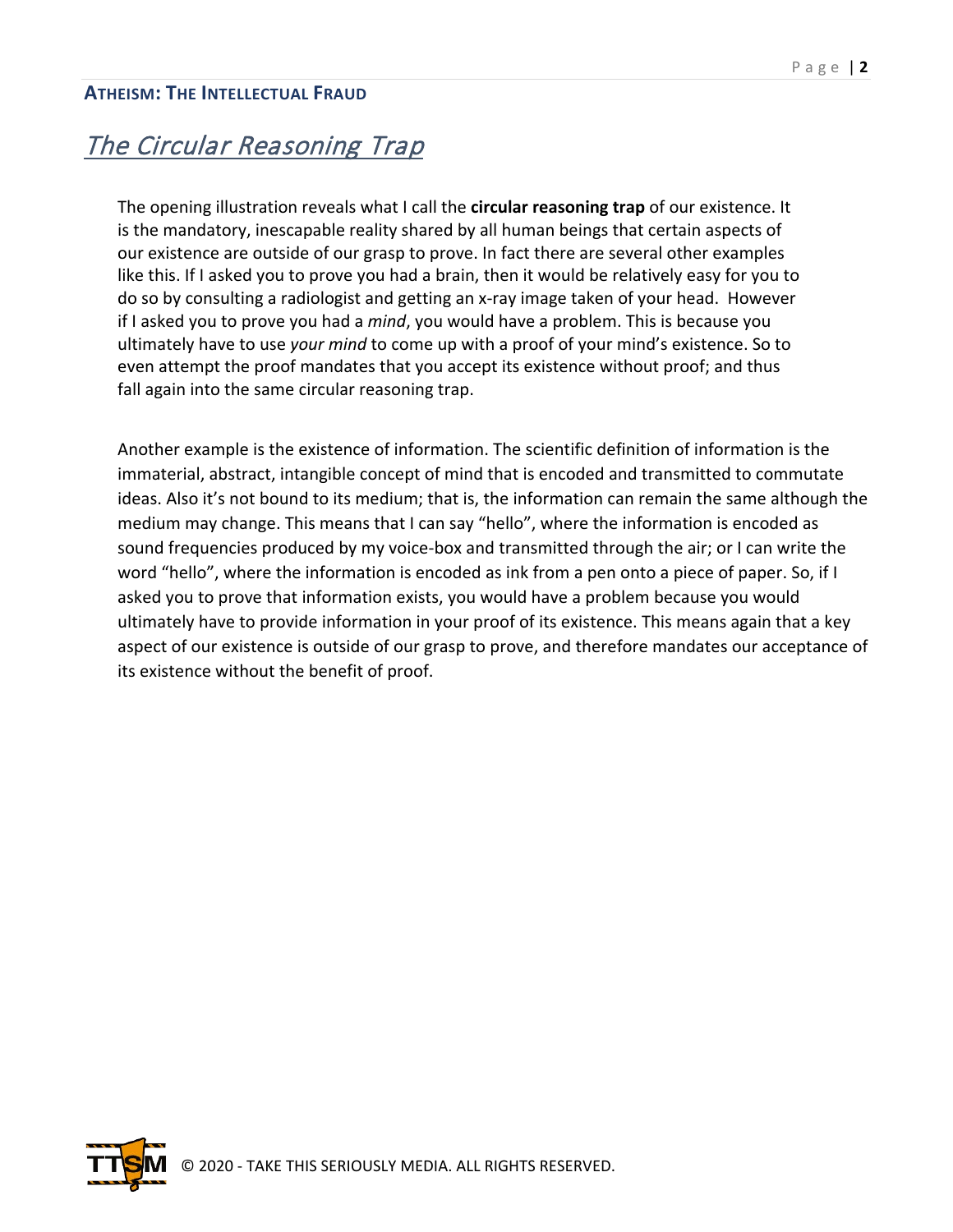## The Surrendering of Reason

*Faith is the surrender of the mind, it's the surrender of reason, it's the surrender of the only thing that makes us different from other animals. It's our need to believe and to surrender our skepticism and our reason….*

#### *- Christopher Hitchens, English Intellectual, Skeptic, Atheist*

Generally speaking, a typical atheist thrives on reason. To an atheist, simply having *faith* without reason is out of the question. The idea that some "mystical imaginary god" who takes the credit for being responsible for our existence is for fools who don't value reason and logic. As stated by the late staunch atheist Christopher Hitchens, to simply defer the explanation of your existence to faith in a mystical creator is to surrender your mind, and to reduce you to the state of that of an animal.

On the surface, this sounds acceptable; even compelling. Based on our knowledge of human nature throughout history, it's clear that people have had the real tendency of using religion to oppress others. How dare I allow others to spoon-feed me the story of creation and thereby make myself gullible to their indoctrination and control? How dare I voluntarily lay aside my ability to reason and evaluate the believability of the story of creation? Wouldn't I want the ability to intellectualize my existence and thus free myself from the possibility of others' control through religion?

But here's the problem. It's not enough to hold to a rational position without following its logic through to conclusion. For example, a rational argument can be made by an atheist that, from what we know in science, it is impossible that an invisible god created everything out of nothing. Again, this sounds reasonable. But let's follow this through to conclusion. God either exists or He doesn't; so if a deliberate and intelligent, higher being (namely the invisible God) didn't create everything out of nothing, but everything in fact *does* exist, then the only other possible explanation is that our existence is the result of a random natural process of nature. So somewhere in the vast emptiness of space, back in the eons of time passed, a random and impersonal event called the 'big bang' happened; from which everything that is anything emerged into being.

But what atheists don't seem to realize is, the prerequisite that there was no intervention of an intelligent mind works against their argument in terms of science. For example, the human being is composed of mind, consciousness, and physical body. If we were to focus particularly on the physical body, we see an elaborate system of information encoded throughout as DNA – *a digital self-referenced error-checking self-adapting manufacturing and information system defining the entire life-span of the physicality of the human* 

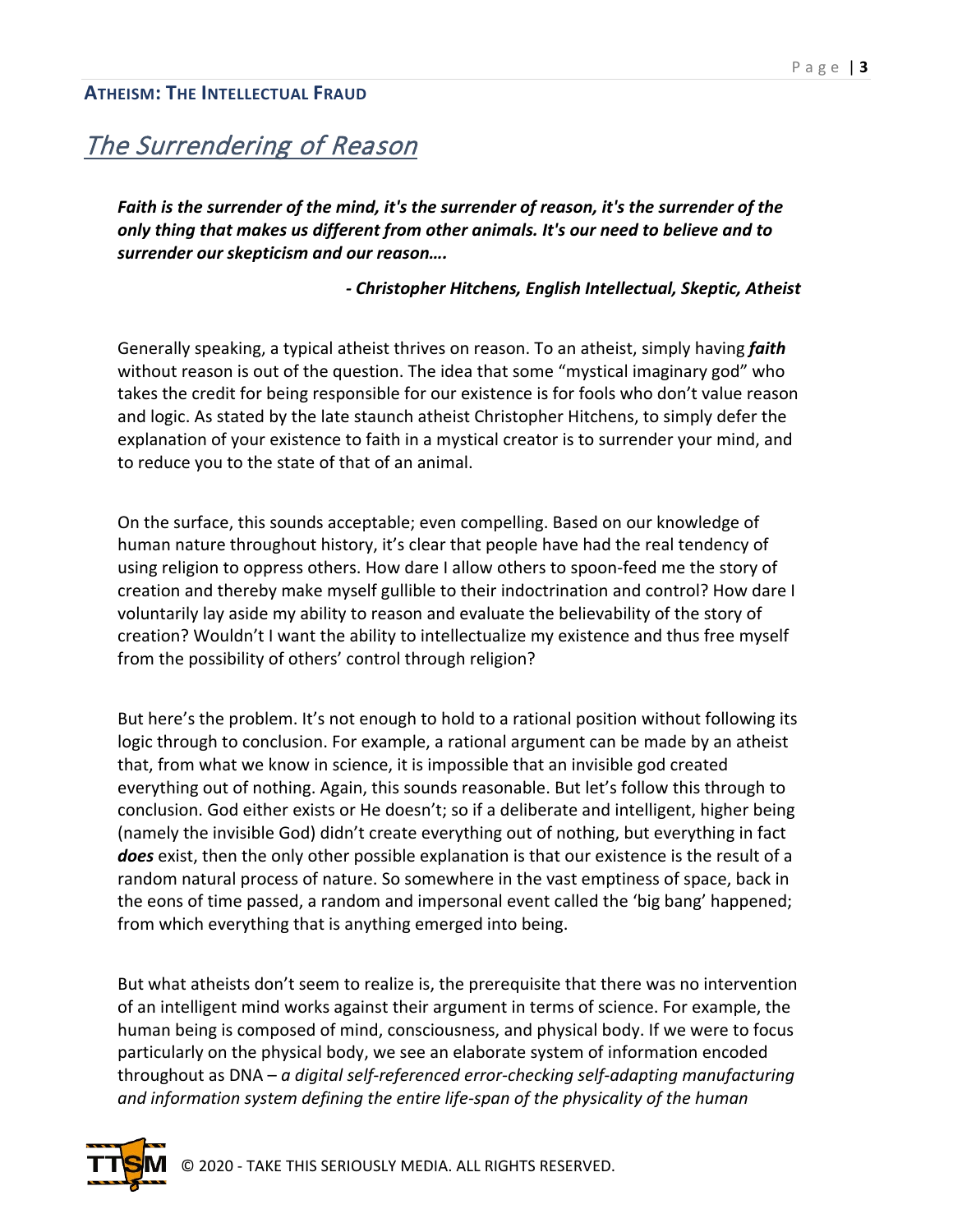*species; which is smart enough to preserve its own existence by safe-guarding against proliferating through interaction with their counterparts not of its own kind*. So according to the atheist's rational argument, we **must** concede that DNA is a product of mere chance; and that randomness is responsible for the existence of information (as in DNA). But wait a minute… doesn't science also say that information *cannot* be the result of randomness? The law of nature with regard to information (a well-known scientific law) states this *explicitly*.

So this scientific law does not support the atheist's rational argument. In fact, the law insists that information must derive from an intellect (as in deliberate, intelligent mind); so the only viable explanation of our existence according to this law is that we were indeed created by the invisible creator God.

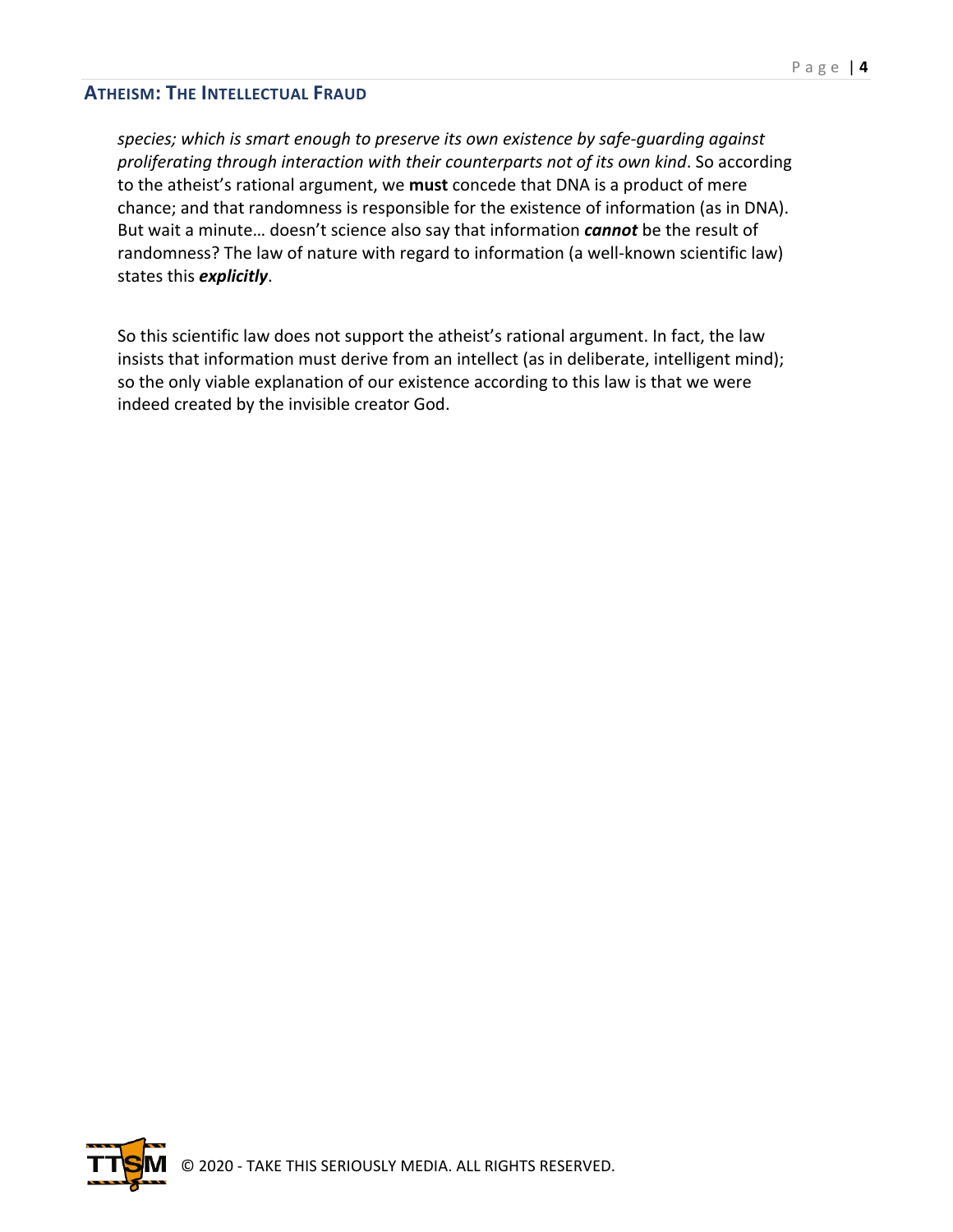### The 'Real' Reason

The belief that "all men are created equal under the law" allows us as citizens to expect equal treatment and equal rights; regardless of gender, race, or economic status. And more importantly, that belief allows citizens to expect that justice be served on our behalf from the higher moral authority when those rights are infringed upon by others. In short, morality demands accountability. From this standpoint, it is unavoidable that a higher being responsible for the creation of all men be *rationally suited* to see all those he created as equal; and accordingly hold all equally accountable to that standard from a moral standpoint.

However, morality does not exist in the animal kingdom. Neither dogs, nor cat, nor lions, nor tigers, nor bears have any sense of "right and wrong" – they are all driven by instinct. Sure, some animals are predisposed to being domesticated; in that a dog may be welltrained that attacking a person is unacceptable; but the ability to tame an animal is not to be confused with morality. Morality requires the bestowing and defending of the intrinsic value of an individual from a higher authority; opposed to mere instincts which are geared towards survival. So to a domesticated animal, not attacking a person is just a method of survival rather than being a moral disposition.

The 'real' reason that atheists are attracted to the idea that God does not exist is simple – no God would exist to be accountable to. What atheists find in the animal kingdom is an excellent scape-goat opportunity to avoid accountability. If they can effectively reduce their existence to being the result of a random process of nature, then there can be no legitimate basis for being demanded upon with morality from a higher being. Therefore, any sense of morality they may have is rationally equivalent to an instinctual method of survival (as in a well-trained dog). All of their actions in life would hence be driven by their DNA, opposed to conscious free-will; and thus there can be no fault imputed upon them from a higher creator for making a morally wrong choice.

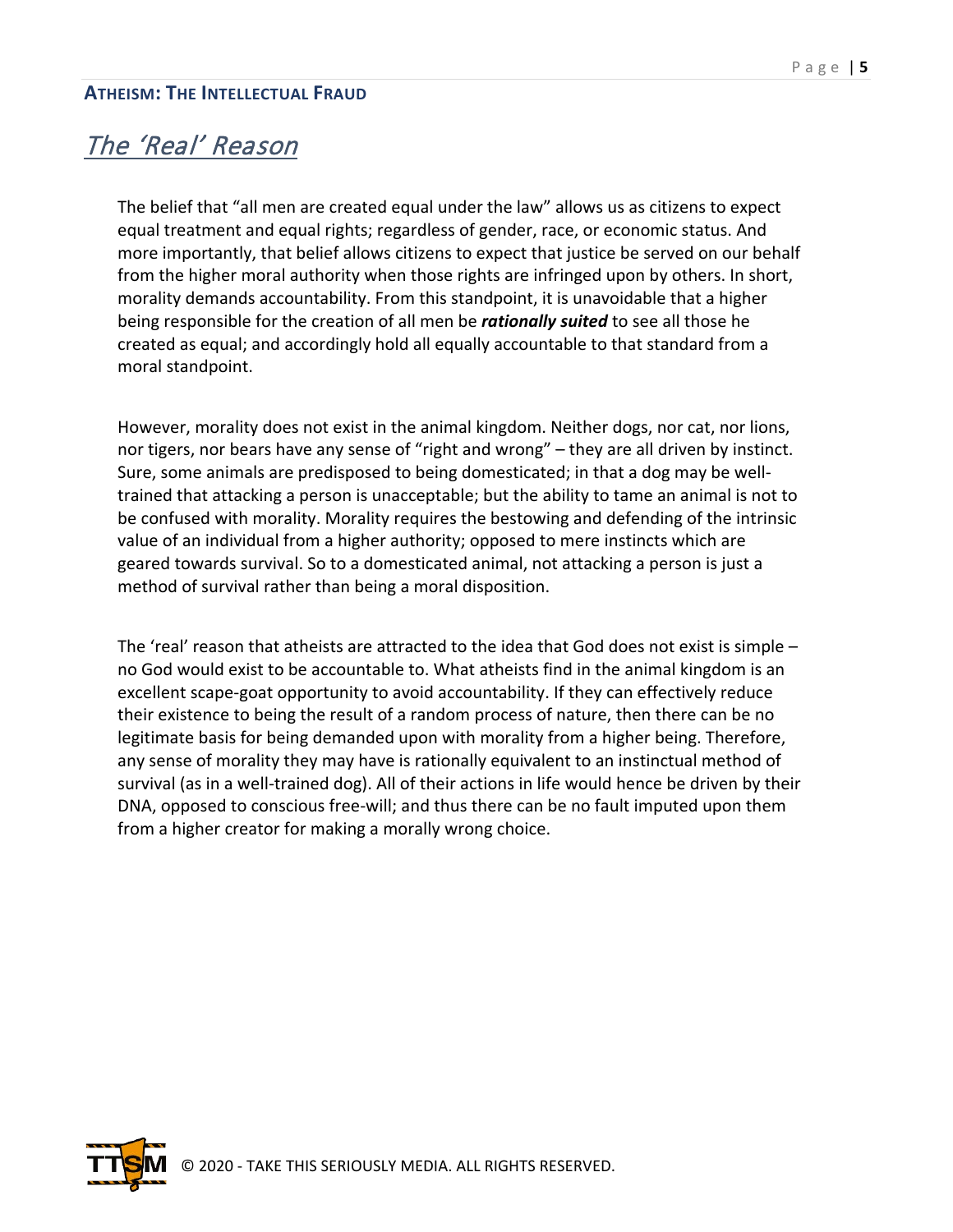## The Fool Has Said in his Heart There is No God…

It is literally impossible to actually be an atheist. According to the Bible, a person must convince himself that he is an atheist. The person claiming to be an atheist must convince himself that life is utter futility while at the same time making significant efforts to disprove the futility of life by navigating its fundamental functions. This is why the Bible specifies that he must 'say in his heart' there is no God. So if the Holy Scripture is worth its salt, then there should be reasonable legitimacy in its characterization of atheists as 'fools'.

#### **What would a fool do?**

A fool expresses contempt and hatred for someone he doesn't believe exists.

- An atheist routinely spends a significant amount of effort targeting someone he doesn't believe exists with hostility and defamation.
- 'The creator' is designated by an atheist as having audacity and hubris for insisting pain and suffering upon 'the created'; while the very definition of audacity and hubris rests in the fact that 'the created' demands entitlement from its creator.

A fool relies on the very fallacious reasoning he scolds others for relying on.

- Absence of evidence is not evidence of absence. An atheist who scolds others for holding to their belief in God by way of non-sequitur reasons also holds to the blatant non-sequitur that God does not exist due to lack of evidence.
- An atheist routinely reduces the very faith he uses to make future plans and take risks (i.e. getting behind the wheel of a car) to ontological fallacy the convenience of a debate.

A fool can't furnish proof of his own existence but demands proof of his creator's existence.

• If something is created by something else, any attempt for it to prove itself to exist results in circular reasoning. It must prove it exists by presupposing it already to be true based on whatever was provided to it by its creator.

A fool uses intelligibility to defend what would be a non-intelligible universe.

• An atheist uses logic and information to prop up the very idea that would render logic and information meaningless.